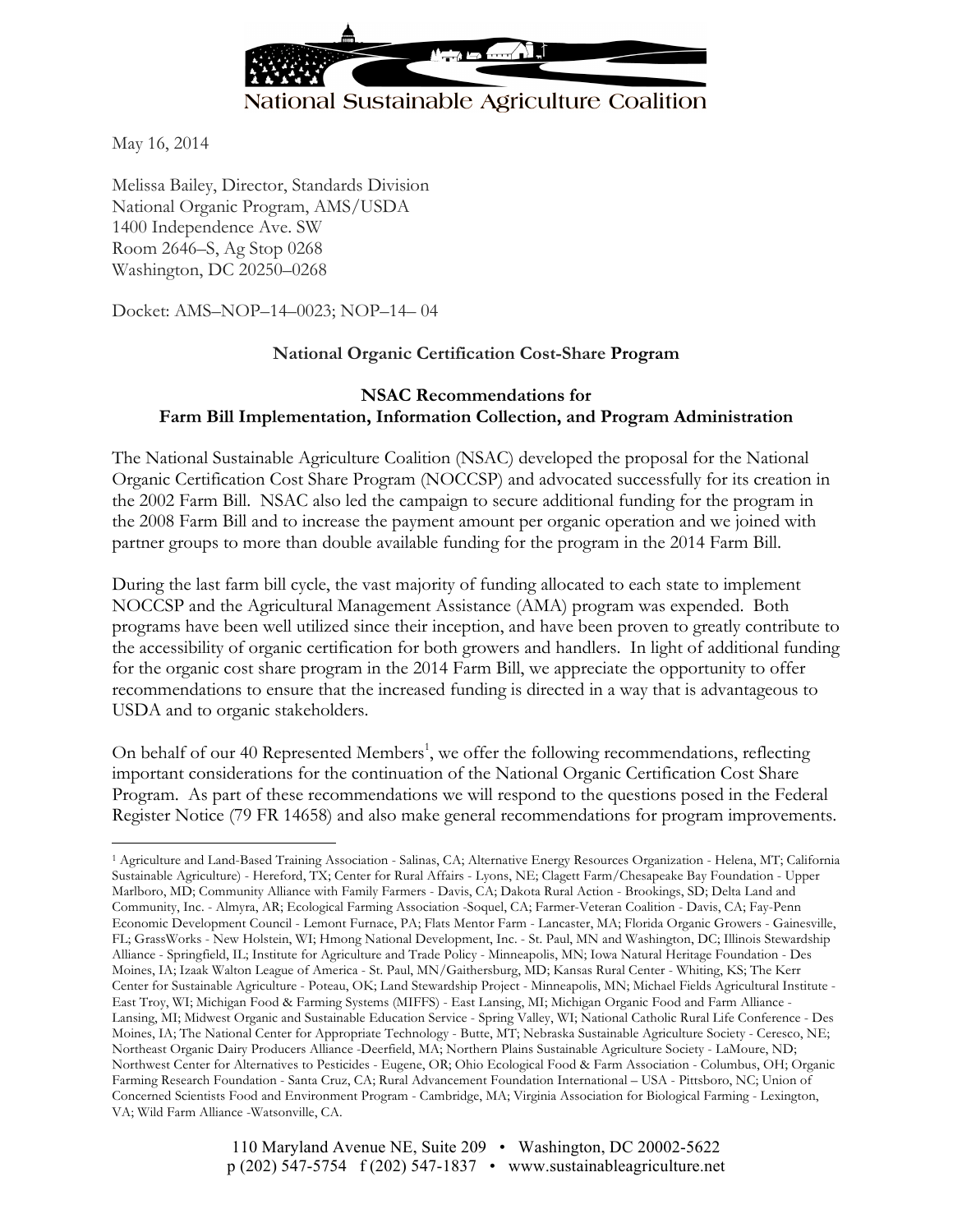We appreciate the opportunity to provide comments and thank you in advance for your consideration of our recommendations. If you have any questions, please feel free to contact us.

Sincerely,

allism Marshall

Allison Marshall Ferd Hoefner

FerdHarper

NSAC Policy Intern NSAC Policy Director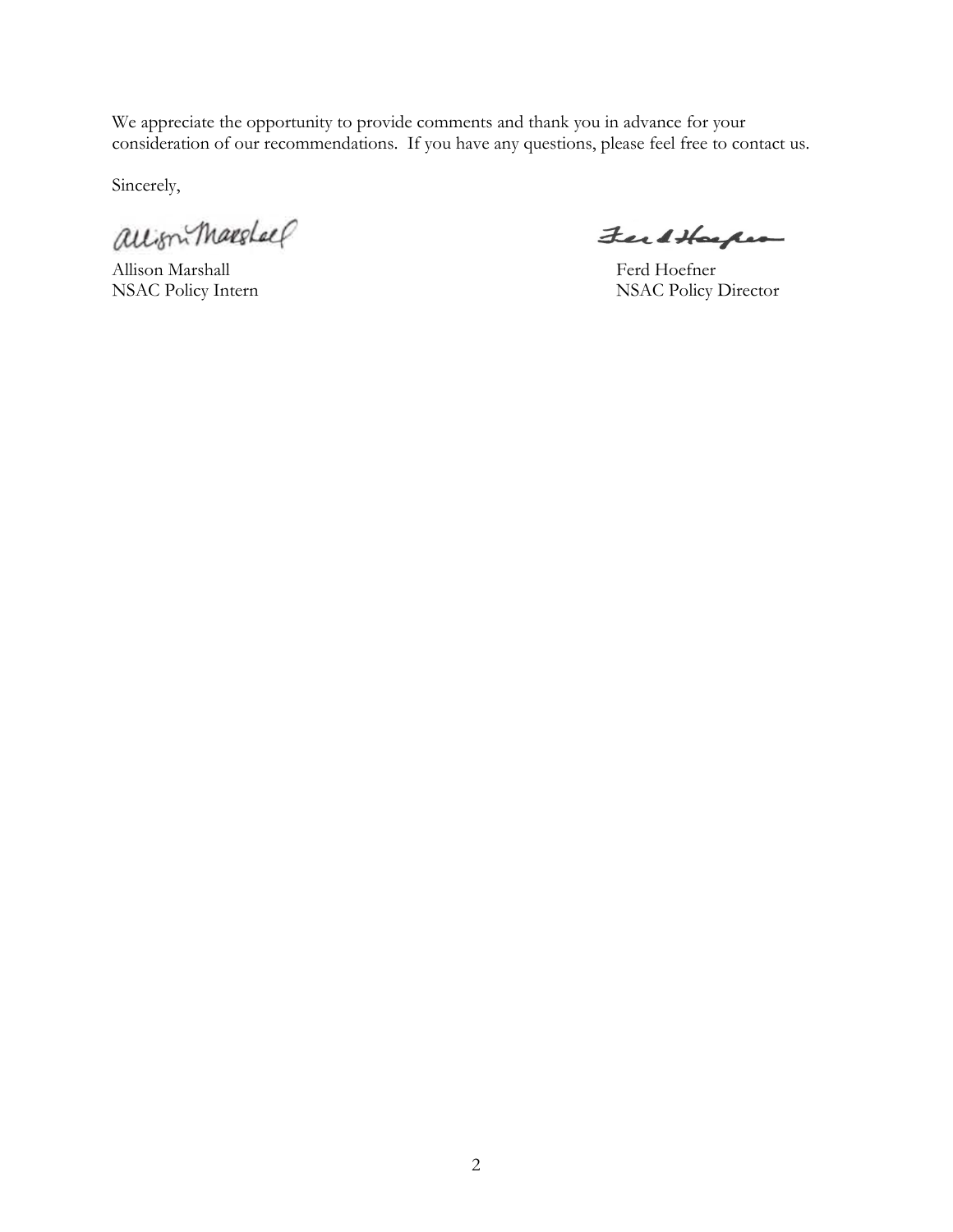NSAC is very pleased that Congress has increased funding for National Organic Certification Cost Share Program (NOCCSP), in keeping with the continued growth in number of certified operations as well as the increase in annual certification costs faced by organic farmers and handlers. Our member groups believe this program is a critically important tool to maintain a diversity of scale of operations involved in organic agriculture. Given the increased funding for the program, we urge USDA to utilize a portion of the funding to improve the efficiency of the overall structure of the program, which will both increase access to producers and handlers and streamline the administrative aspects of the program.

Below are recommendations for the implementation of the cost share program over the course of the current farm bill cycle. We understand the importance of prioritizing the timely disbursement of payments to producers in the current fiscal year, especially since the program has been unfunded since 2012. Therefore, the proposed changes to the program outlined below should be progressively applied in subsequent years, rather than implemented immediately, in any instance in which our recommendation would cause delay for payments in FY 14.

# **RECOMMENDATIONS**

## **I. Program Interaction**

# **Allow for Unspent NOCCSP Funds to be applied to AMA States**

Historically, organic farmers in the 16 AMA states have not been eligible for cost share assistance from NOCCSP, since they have access to funding through the AMA program. We urge USDA to reconsider this structure. Given the increase in funding for the cost share program, we recommend that USDA allow producers in the AMA states to be eligible for cost share assistance from NOCCSP to defray certification costs if the AMA funds are expended before all of the interested AMA state farmers have received assistance. We believe this to be a common sense clarification that will assure that all interested organic farmers and handlers have access to organic certification cost-share assistance without interruption.

To successfully accomplish this change, we recommend that a memo or guidance document be issued to state departments of agriculture explaining the new protocol. It is critical that state agency staff be educated on the option to transfer funds between programs to set the precedent of consistency and efficiency at the outset of the change.

### **II. Program Structure -- Immediate and Long Term Changes**

### **A. Recommendations for Swift Reductions in Paperwork Requirements**

### **1. Standardize state department of agriculture procedures and forms**

We recommend that USDA standardize the forms and requirements for supporting documentation that state departments of agriculture use to administer the program. This will require education and outreach to state employees. This educational component can be made available as professional development in the form of webinars, local and regional training sessions, and conference calls.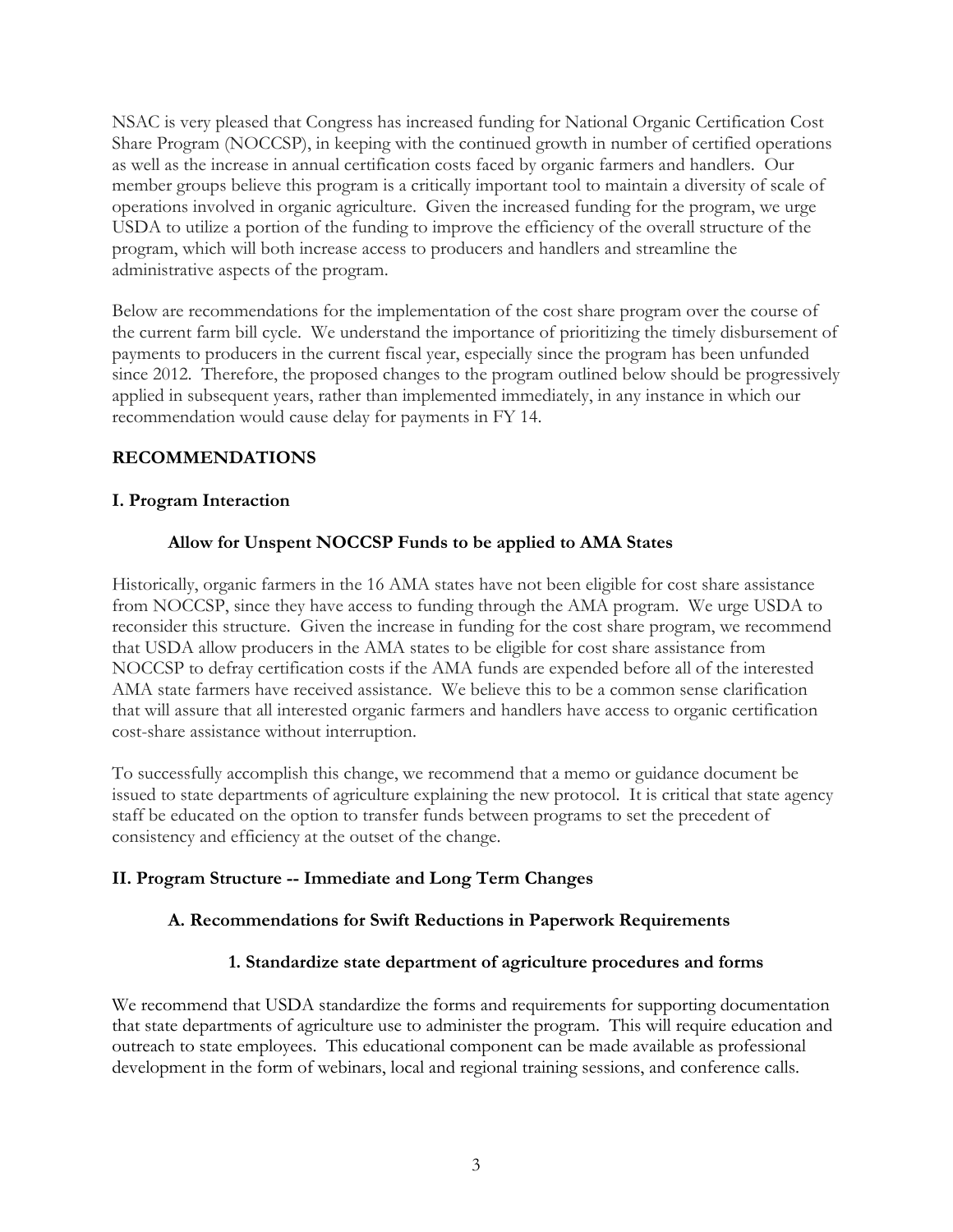### **2. Allow producers to opt-out, rather than opt-in**

There is currently no standardized form or process for organic producers and handlers to indicate their interest in receiving cost share assistance. Since all certified organic producers are eligible for cost-share assistance, rather than requiring them to actively apply to the program, they should be automatically eligible, while retaining the ability to opt-out.

For example, in Maine, when the producer receives their bill for their organic certification, there is a section on the form that allows them to opt-out of cost share assistance. If the producer does not indicate a lack of interest, the certifier submits their proof of certification to the state department of agriculture and the producer receives their cost share payment. We urge USDA to adopt and standardize a similar system by providing template language for certifiers to incorporate into their forms that provides the option to opt-out of the program.

Alternatively, each certifier could include the application for certification cost share, both when they begin the certification process in the spring and again when they send the certified farmer their certificate. A number of certifiers in Wisconsin have utilized this technique, and indicate that it is successful in reaching more eligible producers.

# **B. Long-term Program Structure Revamp**

# **1. Streamline the program and reduce paperwork**

We recommend that USDA consider a nuanced approach to the administration of the cost share program that requires less paperwork exchange between state departments of agriculture and certifiers, and empowers certifiers to become a more direct link between producers and cost share payments. Although the grants should remain in the hands of the state to ensure the proper allocation of funds, the current system positions the state departments as intermediaries and requires excessive paperwork.

Specifically, we recommend a new protocol where certifiers send a single spreadsheet to the state once per year with the required information for each certified entity, triggering the state to issue payments. This system will eliminate the need for producers to actively apply to the state for cost share funds, and the need for the state to verify current certification status before authorizing a payment. This approach will reduce staff time on behalf of the state, and producers will receive their payments in a more timely fashion.

Currently, states have different deadlines for the submission of information on certified entities, which complicates the process and presents challenges to certifying organizations that cover several states. We recommend that all states adopt a uniform schedule, with a date for general submission, and a final deadline. The paperwork burden would be lessened for the states and the certifiers, and it would be significantly easier for certifiers to create outreach materials for producers if deadlines are consistent.

# **2. Reduce paperwork by transitioning to an electronic system**

To reduce the paperwork burden associated with administering the cost share program, we recommend that USDA convert all forms and applications to an electronic format. Since the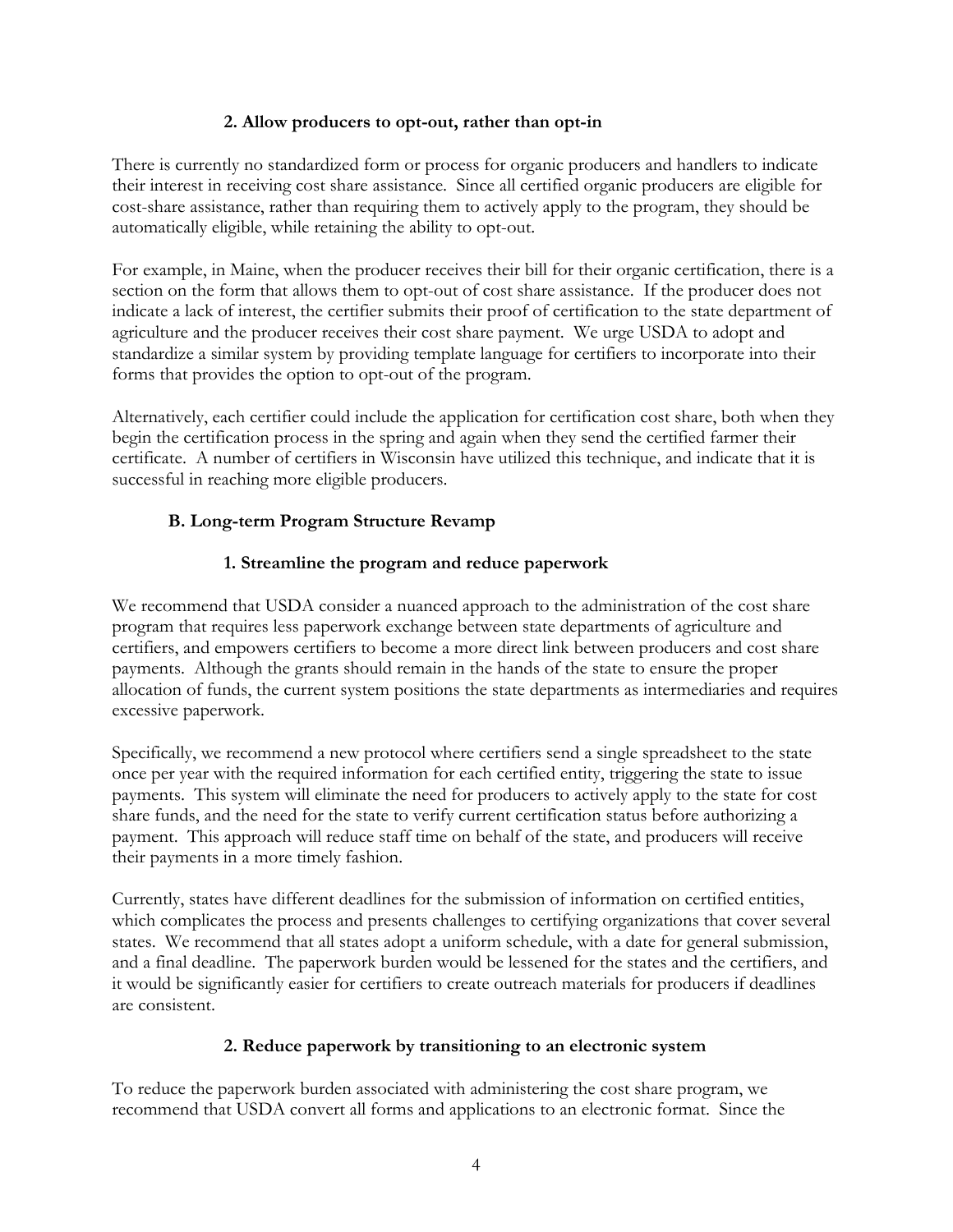National Organic Program (NOP) has resources to create an integrated online database, the cost share program should be administered through this database in the future.

We recommend that NOP create a database that all certifiers have access to and can update in real time. In this case, certifiers can input each certification as they complete it, and the state departments will have instant, up-to-date records for producers entitled to cost-share assistance. This system would satisfy the overall need of program efficiency by eliminating the unnecessary exchange of paperwork, and will allow producers to receive their payments faster.

# **3. Develop cooperative agreements with certifiers for administrative costs**

In return for the administrative costs that certifiers accrue while compiling and sending the required information to confirm certification status and applicable certification costs incurred by producers, we suggest that they receive a portion of the 10 percent in administrative overhead allotted to the states. Given the overall funding increase for the program, allotting a portion of the 10 percent to certifiers will not limit proper coverage of state administrative costs.

A cooperative agreement or MOU between states and certifiers would detail the terms of this administrative overhead reimbursement, and should be uniform in all states to avoid conflict of interest and competition amongst certifiers that operate in several states. We recommend a standardized subcontract that states can use to enter into agreements with certifiers that will establish a fixed per-certification reimbursement rate.

## **III. Outreach**

# **A. Increase Targeted Outreach to Producers Especially in Low Enrollment States**

We urge USDA to prioritize increased visibility and accessibility of the program across all the states, and especially in states with low enrollment rates. Also, special attention should be paid to the creation of linguistically and culturally appropriate outreach to ensure that socially disadvantaged and limited English proficient farmers are not excluded from outreach efforts.

State departments of agriculture should collaborate with Cooperative Extension and NGO stakeholders that have direct contact with farmers to advertise and educate producers about the cost share program. We recommend that USDA create educational and outreach materials that can be distributed by state departments to appropriate partner organizations. These materials should also be provided to certifiers to assist them in their outreach efforts.

### **B. Standardize and Improve Outreach Materials Available to Certifiers & Producers**

Currently, eighty-two certifying entities are USDA accredited by NOP and authorized to certify organic operations. Forty-eight are based in the U.S. and the remainder in foreign countries. Certifying agents may take different approaches to their data collection and compilation, and to their communication with state departments of agriculture. Additional guidance is necessary to eliminate this ad-hoc approach and create a more consistent, efficient system.

The NOP Handbook, which is meant to provide guidance to those who own, manage, and certify organic operations, makes no mention of the cost share program. A new section should be created